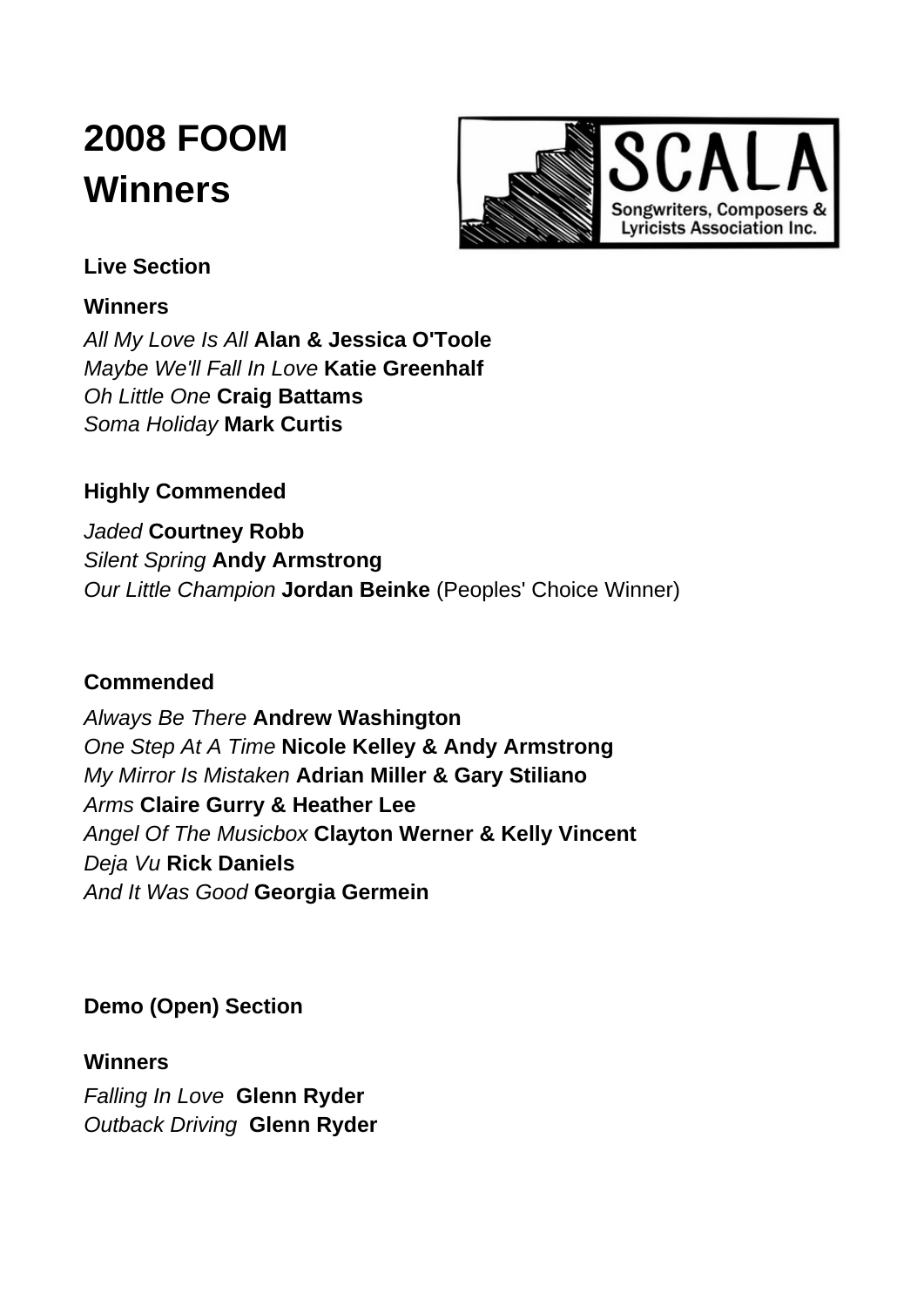# **Highly Commended**

Anchor Me *Claire Gurry* Diver Deep *Bindi Blacher*

## **Commended**

*Stay With Me* **Magdalena MacDonald & Paul Gibbs** *Peace On Xmas Day* **Ted Roberts** *Imagination* **Garth Dutton** *Unforgettable Stare* **Katie Greenhalf** *Warm Arms* **Bindi Blacher** *Fallen Out Of Love* **Rick Daniels** *Walk Away* **Mick McClounan & Stephanie Crowley**

## **Demo Instrumental**

## **Commended**

*Autumn Breeze* **Karen Jackowiak**

# **Studio Instrumental**

#### **Commended**

*Wish For* **Peter Zajax & Shane Noonan**